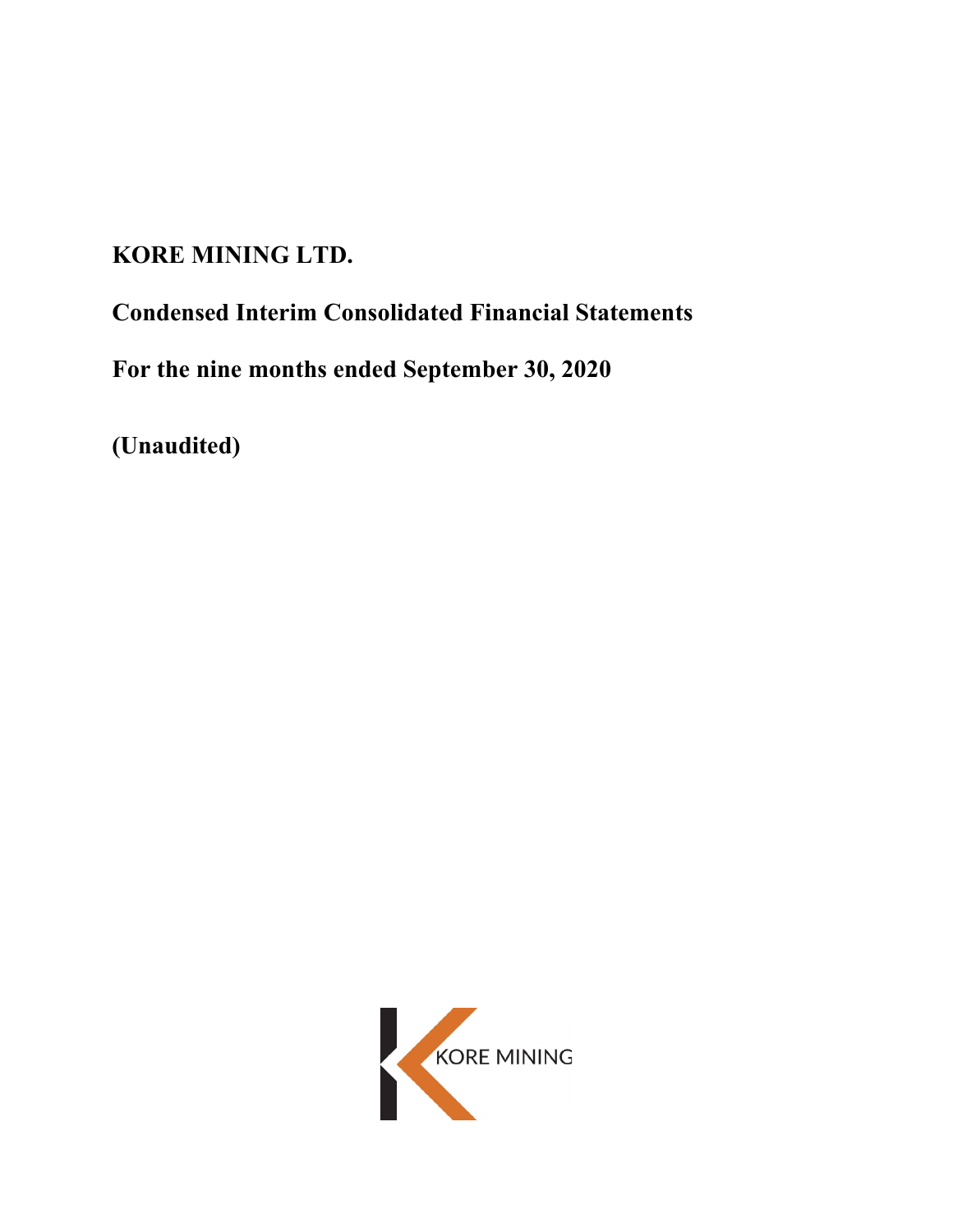# **KORE MINING LTD. Condensed Interim Consolidated Statements of Financial Position** *(Unaudited) (Expressed in Canadian dollars unless otherwise noted)*

| As at                                         |            | <b>September 30, 2020</b> | December 31, 2019 |
|-----------------------------------------------|------------|---------------------------|-------------------|
|                                               | Note       |                           |                   |
| <b>Current assets</b>                         |            |                           |                   |
| Cash and cash equivalents                     |            | \$<br>8,477,871           | \$<br>3,133,623   |
| Amounts receivable                            |            | 88,402                    | 208,380           |
| Prepaid expenses                              |            | 66,058                    | 119,035           |
| <b>Total current assets</b>                   |            | 8,632,331                 | 3,461,038         |
| <b>Non-current assets</b>                     |            |                           |                   |
| Equipment                                     | 4          | 175,139                   |                   |
| Deposits                                      |            | 110,534                   | 38,823            |
| Mineral properties                            | 5          | 2,849,280                 | 1,373,014         |
| <b>Total assets</b>                           |            | \$<br>11,767,284          | \$<br>4,872,875   |
| <b>Current liabilities</b>                    |            |                           |                   |
| Accounts payable                              |            | \$<br>996,369             | \$<br>707,361     |
| Lease liability                               | $\sqrt{ }$ | 118,261                   |                   |
| Flow through liability                        | 6          | 218,436                   |                   |
| <b>Total liabilities</b>                      |            | 1,333,066                 | 707,361           |
| <b>Shareholders' equity</b>                   |            |                           |                   |
| Share capital                                 | 8          | 22,195,316                | 11,085,678        |
| Warrants                                      |            | 1,061,936                 | 573,516           |
| Reserves                                      |            | 1,087,921                 | 878,946           |
| Deficit                                       |            | (13,873,274)              | (8,325,326)       |
| Accumulated other comprehensive income (loss) |            | (37,681)                  | (47,300)          |
| <b>Total shareholders' equity</b>             |            | 10,434,218                | 4,165,514         |
| Total shareholders' equity and liabilities    |            | \$<br>11,767,284          | \$<br>4,872,875   |

Going concern 2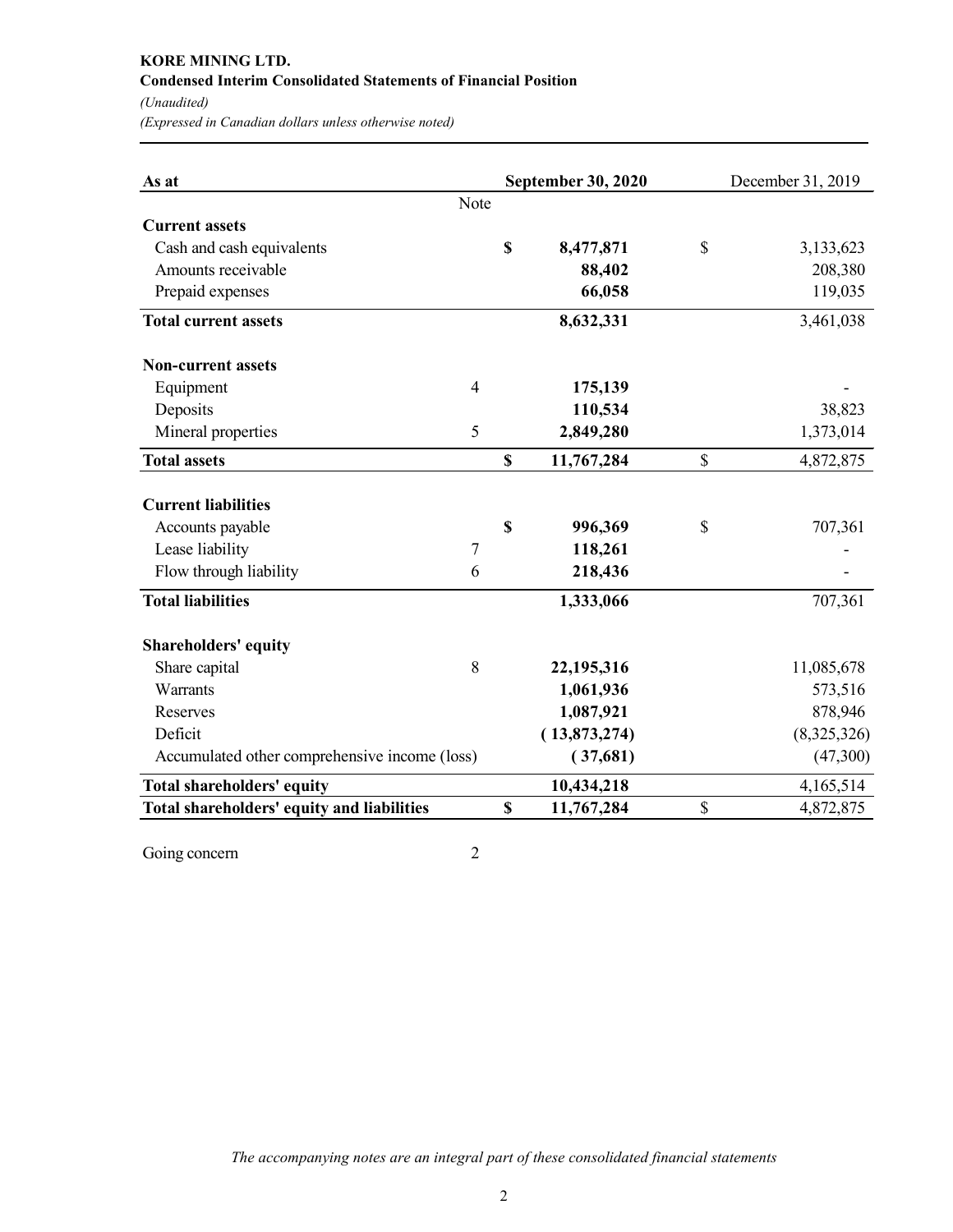# **KORE MINING LTD. Condensed Interim Consolidated Statements of Loss and Comprehensive Loss** *(Unaudited)*

*(Expressed in Canadian dollars unless otherwise noted)*

|                                                             |        | For the three      | For the three      | For the nine       | For the nine       |
|-------------------------------------------------------------|--------|--------------------|--------------------|--------------------|--------------------|
|                                                             |        | months ended       | months ended       | months ended       | months ended       |
|                                                             |        | September 30, 2020 | September 30, 2019 | September 30, 2020 | September 30, 2019 |
|                                                             | Note   |                    |                    |                    |                    |
| <b>Expenses</b>                                             |        |                    |                    |                    |                    |
| Exploration and evaluation expenses                         | 5S     | 1,996,306 \$       | 880,404 \$         | 3,271,632 \$       | 966,989            |
| General and administration                                  |        | 98,176             | 64,095             | 261,715            | 137,630            |
| Management fees, wages and corporate                        |        |                    |                    |                    |                    |
| advisory fees                                               | 9      | 241,994            | 166,667            | 646,034            | 463,070            |
| Marketing, advisory and investor relations                  |        | 367,224            | 190,095            | 858,551            | 491,084            |
| Professional fees                                           |        | 249,028            | 120,028            | 437,941            | 286,113            |
| Depreciation                                                |        | 11,487             |                    | 11,487             |                    |
| Share-based payments                                        | 8      | 130,371            | 302,405            | 328,222            | 461,060            |
|                                                             |        | (3,094,586)        | (1,723,694)        | (5,815,582)        | (2,805,946)        |
| Other income/expense                                        |        |                    |                    |                    |                    |
| Foreign exchange gain (loss)                                |        | (42,512)           | (11,038)           | (49,670)           | (26,045)           |
| Gain on royalty sale                                        | 5      |                    |                    |                    | 2,140,779          |
| Interest and finance income                                 |        | 7,889              | 6,407              | 37,570             | 6,519              |
| Interest expense                                            |        | (1,831)            |                    | (1, 831)           |                    |
| Flow through income                                         | $\tau$ | 281,564            |                    | 281,564            |                    |
|                                                             |        | 245,110            | (4,631)            | 267,633            | 2,121,253          |
| Net income (loss) for the period                            | \$     | $(2,849,476)$ \$   | $(1,728,325)$ \$   | $(5,547,949)$ \$   | (684, 693)         |
| Item that may be subsequently<br>reclassified to net income |        |                    |                    |                    |                    |
| Cumulative translation adjustment                           |        | (26,595)           | (12, 445)          | 9,619              | (11,715)           |
| Comprehensive income (loss) for the period                  | \$     | $(2,876,071)$ \$   | $(1,740,770)$ \$   | $(5,538,330)$ \$   | (696, 408)         |
| Basic and fully diluted income (loss) per                   |        |                    |                    |                    |                    |
| common share                                                | \$     | $(0.03)$ \$        | $(0.02)$ \$        | $(0.06)$ \$        | (0.01)             |
| Weighted average number of common                           |        |                    |                    |                    |                    |
| shares outstanding                                          |        | 103,945,438        | 82,876,697         | 95,256,365         | 76,306,620         |

*The accompanying notes are an integral part of these consolidated financial statements*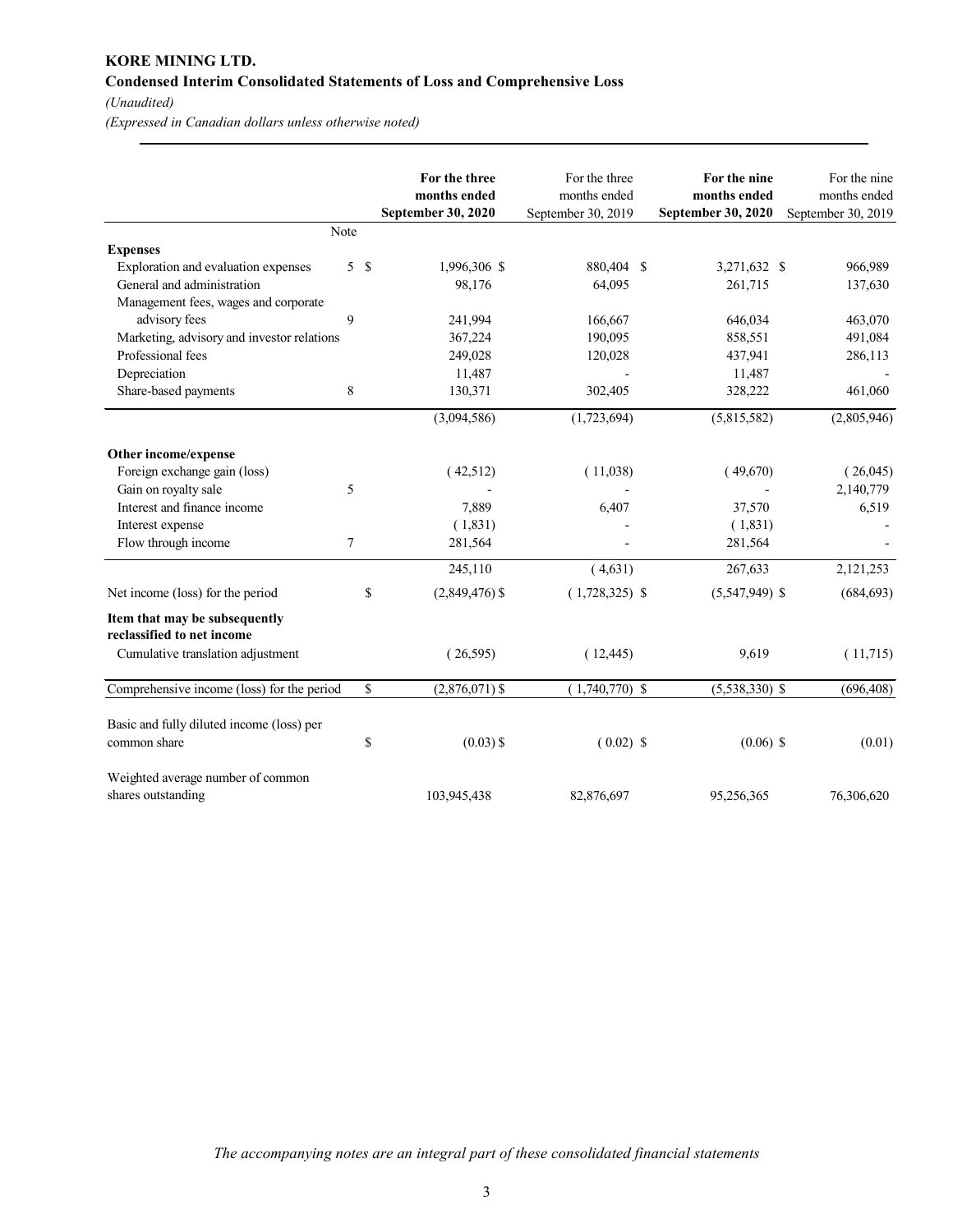# **KORE MINING LTD. Condensed Interim Consolidated Statements of Cash Flows** *(Unaudited) (Expressed in Canadian dollars unless otherwise noted)*

**For the nine months ended September 30, 2020** September 30, 2019 **CASH USED IN OPERATING ACTIVITIES** Income (loss) for the period **\$ (5,547,949)** \$ (684,693) Items not involving cash: Depreciation **11,487** -Flow through income **(281,564)**  $(281,564)$ Gain on royalty sale **a**  $(2,140,779)$  **-**  $(2,140,779)$ Interest expense **1,511** Share-based payments **328,222** 461,060 Changes in non-cash working capital items: Amounts receivable **119,979** (17,040) Prepaid expenses and advances **52,977** 271,115 Deposits **(71,711)** (28,823) Accounts payable **289,008** (1,052,328) **(5,098,040)** (3,191,488) **FINANCING ACTIVITIES** Payment of lease liabilities **(4,192)**  $(4,192)$ Proceeds from private placement financing, net of costs **9,972,711** 4,780,975 Proceeds from the exercise of options 266,666 Proceeds from the exercise of warrants **1,739,434** - **11,974,619** 4,780,975

For the nine months ended

**INVESTING ACTIVITIES** Proceeds from sale of royalty **and a set of reduced a** 2,348,745 Equipment additions **(65,207)** - **(65,207)** Exploration & evaluation acquisition costs **(1,546,927)**  $(1,546,927)$ **(1,612,134)** 2,348,745 Impact of changes in foreign exchange **79,803** 11,437

| Change in cash              | 5,344,248 | 3,949,669 |
|-----------------------------|-----------|-----------|
| Cash at beginning of period | 3.133.623 | 30.620    |
| Cash at end of period       | 8.477.871 | 3,980,289 |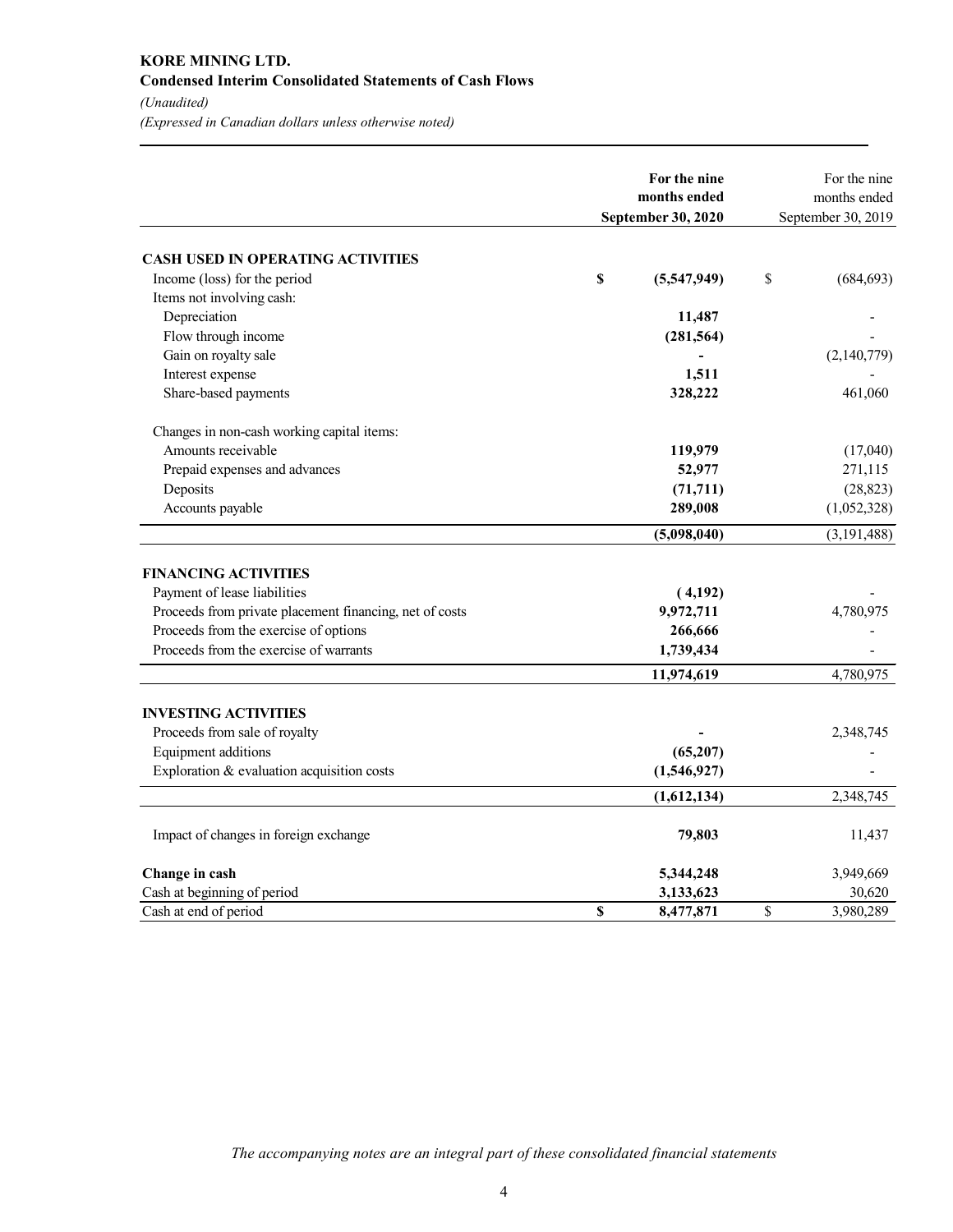# **KORE MINING LTD. Condensed Interim Consolidated Statements of Changes in Equity**

#### *(Unaudited)*

*(Expressed in Canadian dollars unless otherwise noted)*

|                                     | <b>Common Shares</b> |             |               |                 |               |                                                                |                     |
|-------------------------------------|----------------------|-------------|---------------|-----------------|---------------|----------------------------------------------------------------|---------------------|
|                                     | <b>Number</b>        | Amount<br>S | Warrants<br>S | <b>Reserves</b> | Deficit<br>S  | <b>Accumulated Other</b><br><b>Comprehensive Income (Loss)</b> | <b>Total Equity</b> |
|                                     |                      |             |               |                 |               |                                                                |                     |
| December 31, 2018                   | 71,241,914           | 6,306,463   | 573,516       | 341,739         | (6, 535, 002) | 10,307                                                         | 697,023             |
| Share-based payments                |                      |             |               | 461,060         |               |                                                                | 461,060             |
| Shares issued on private placements | 17,600,000           | 4,900,000   |               |                 |               |                                                                | 4,900,000           |
| Share issuance costs                |                      | (119,025)   |               |                 |               |                                                                | (119, 025)          |
| Net income (loss) for the period    |                      |             |               |                 | (684, 693)    |                                                                | (684, 693)          |
| Other comprehensive income (loss)   |                      |             |               |                 |               | (11,715)                                                       | (11,715)            |
| September 30, 2019                  | 88, 841, 914         | 11,087,438  | 573,516       | 802,799         | (7,219,695)   | (1, 408)                                                       | 5,242,650           |
| Shares issued on private placements |                      |             |               |                 |               |                                                                |                     |
| Share issuance costs                |                      | (1,760)     |               |                 |               |                                                                | (1,760)             |
| Share-based payments                |                      |             |               | 76,147          |               |                                                                | 76,147              |
| Net income (loss) for the period    |                      |             |               |                 | (1,105,630)   |                                                                | (1,105,630)         |
| Other comprehensive income (loss)   |                      |             |               |                 |               | (45,892)                                                       | (45,892)            |
| December 31, 2019                   | 88,841,914           | 11,085,678  | 573,516       | 878,946         | (8,325,325)   | (47,300)                                                       | 4,165,515           |
| Shares issued on private placement  | 13,666,666           | 8,889,984   | 1,110,016     |                 |               |                                                                | 10,000,000          |
| Share issuance costs                |                      | (459,657)   | (67, 632)     |                 |               |                                                                | (527, 289)          |
| Exercise of options                 | 1,133,332            | 370,450     |               | (103, 784)      |               |                                                                | 266,666             |
| Exercise of warrants                | 2,416,368            | 2,308,861   | (553,964)     | (15, 463)       |               |                                                                | 1,739,434           |
| Share-based payments                |                      |             |               | 328,222         |               |                                                                | 328,222             |
| Net income (loss) for the period    |                      |             |               |                 | (5,547,949)   |                                                                | (5,547,949)         |
| Other comprehensive income (loss)   |                      |             |               |                 |               | 9,619                                                          | 9,619               |
| <b>September 30, 2020</b>           | 106,058,280          | 22,195,316  | 1,061,936     | 1,087,921       | (13,873,274)  | (37, 681)                                                      | 10,434,218          |

*The accompanying notes are an integral part of these consolidated financial statements*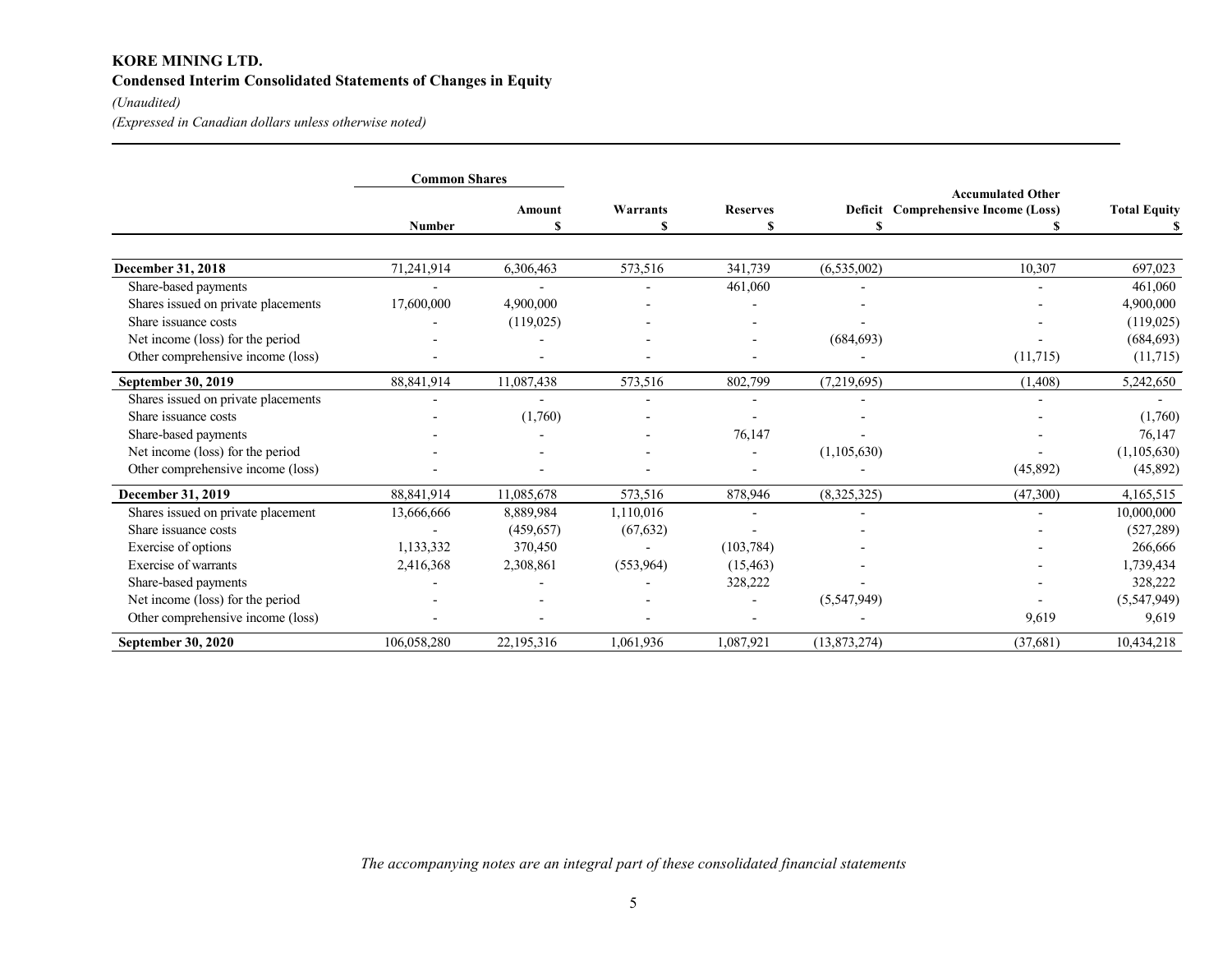## **1. NATURE OF OPERATIONS**

KORE Mining Ltd. (the "Company") is an exploration and development stage company that trades on the Toronto Stock Exchange Venture ("TSXV") under the symbol 'KORE'. The Company is focused on the development of its California gold projects, Imperial and Long Valley, as well as projects in British Columbia, Canada. The Company's registered office is located at Suite 2200, 885 West Georgia Street, Vancouver, British Columbia, V6C 3E8.

The Company is in the process of exploring and evaluating its mineral resource properties and has not yet determined whether these properties contain economically recoverable mineral reserves. The recoverability of the amounts capitalized to exploration and evaluation assets is ultimately dependent upon the existence of economically recoverable ore reserves and resources, securing and maintaining title and/or beneficial interest in the properties, obtaining necessary financing to continue to explore, evaluate and develop the properties, and upon future profitable production or proceeds from disposition of the exploration and evaluation assets. The amounts shown as exploration and evaluation assets represent costs incurred in acquiring the assets, and do not necessarily represent current or future fair values.

# **2. GOING CONCERN**

These consolidated financial statements have been prepared on the basis of accounting principles applicable to a going concern, which assumes that the Company will continue in operation for the foreseeable future and will be able to realize its assets and discharge its liabilities in the normal course of operations as they come due. In assessing whether the going concern assumption is appropriate, management takes into account all available information about the future, which is at least, but is not limited to, twelve months from the end of the reporting period.

In March 2020 the World Health Organization declared coronavirus COVID-19 a global pandemic. This contagious disease outbreak, which has continued to spread, and any related adverse public health developments, has adversely affected workforces, economies, and financial markets globally, potentially leading to an economic downturn. It is not possible for the Company to predict the duration or magnitude of the adverse results of the outbreak and its effects on the Company's business or ability to raise funds, however the impact to date has been limited.

As at September 30, 2020, the Company had working capital of \$7,299,265 (current assets less current liabilities) and has incurred losses since inception with a deficit of \$13,873,274. For the nine months ended September 30, 2020, the Company used cash flows in operations of \$5,098,040. While the Company anticipates it has sufficient capital to meet its current obligations and planned activities, the Company expects it will need to raise additional capital to carry out its long term objectives. While the Company has been successful in the past in obtaining financing, there is no assurance that it will be able to obtain adequate financing in the future or that such financing will be on terms that are acceptable to the Company and, as a result, this material uncertainty gives rise to significant doubt regarding the going concern assumption and, accordingly, the ultimate appropriateness of the use of accounting principles applicable to a going concern. These consolidated financial statements do not reflect the adjustments to the carrying values of assets and liabilities and the reported expenses and statement of financial position classifications that would be necessary if the Company were unable to realize its assets and settle its liabilities as a going concern in the normal course of operations for the foreseeable future. These adjustments could be material.

## **3. BASIS OF PRESENTATION**

These unaudited condensed interim consolidated financial statements have been prepared in accordance with International Financial Reporting Standards ("IFRS") as issued by the International Accounting Standards Board ("IASB") as applicable to interim financial reports, including International Accounting Standard 34, "Interim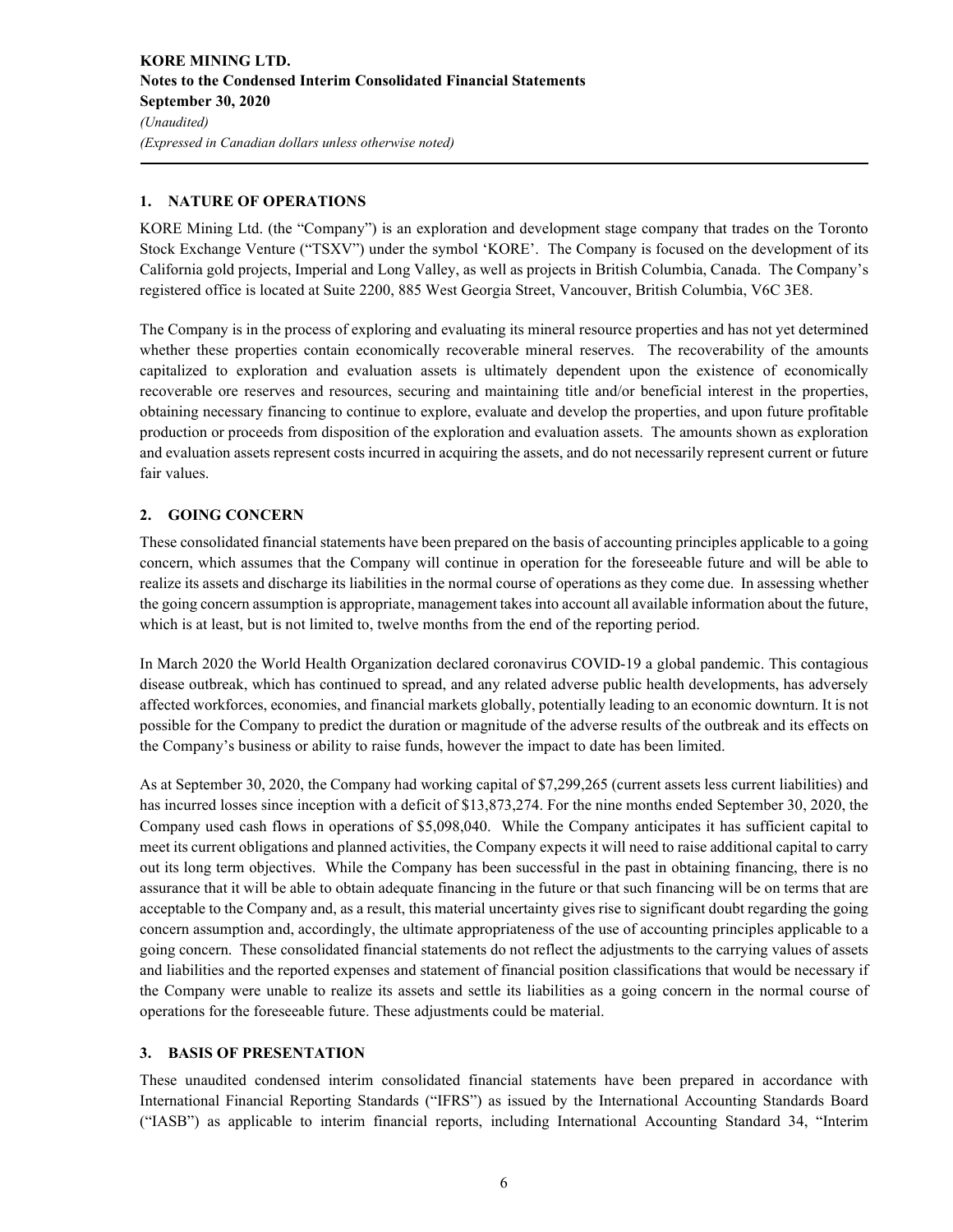Financial Reporting". The condensed interim financial statements do not include all the notes of the type normally included in the annual financial statements. These financial statements should be read in conjunction with the annual financial statements for the year ended December 31, 2019, which have been prepared in accordance with IFRS.

These unaudited condensed interim consolidated financial statements have been authorized for issue by the Audit Committee of the Company on November 19, 2020.

## **Principles of Consolidation**

These consolidated financial statements include the accounts of the Company and its subsidiaries as listed below. Control is defined as the exposure, or rights, to variable returns from involvement with an investee and the ability to affect those returns through power over the investee. Power over an investee exists when we have existing rights that give us the ability to direct the activities that significantly affect the investee's returns. The results and financial position of subsidiaries are included in the consolidated financial statements from the date that control commences until the date that control ceases.

These consolidated financial statements incorporate the accounts of the Company and the following subsidiaries:

| Name of Subsidiary        | Incorporation | Percentage | Principal Activity                         |
|---------------------------|---------------|------------|--------------------------------------------|
|                           | Jurisdiction  | Ownership  |                                            |
| Imperial USA Corp.        | Nevada, USA   | $100\%$    | Mineral Property Exploration & Development |
| Imperial Gold Corporation | Nevada, USA   | $100\%$    | <b>Holding Company</b>                     |
| Kore USA Ltd.             | Nevada, USA   | $100\%$    | Mineral Property Exploration & Development |
| 1184938 BC Ltd.           | BC, Canada    | $100\%$    | <b>Holding Company</b>                     |

All intercompany balances and transactions have been eliminated on consolidation.

#### **Basis of Measurement**

These consolidated financial statements have been prepared on a historical cost basis. The statements are presented in Canadian dollars unless otherwise noted.

## **Significant Judgments, Estimates and Assumptions**

The preparation of the Company's consolidated financial statements in conformity with IFRS requires management to make judgments, estimates and assumptions that affect the reported amounts of assets and liabilities and disclosures of contingent assets and liabilities at the date of the consolidated financial statements and the reported amounts of income and expenses during the reporting period. Estimates and assumptions are regularly evaluated and are based on management's experience and other factors, including expectations of future events that are believed to be reasonable under the circumstances. Actual results could differ from these estimates.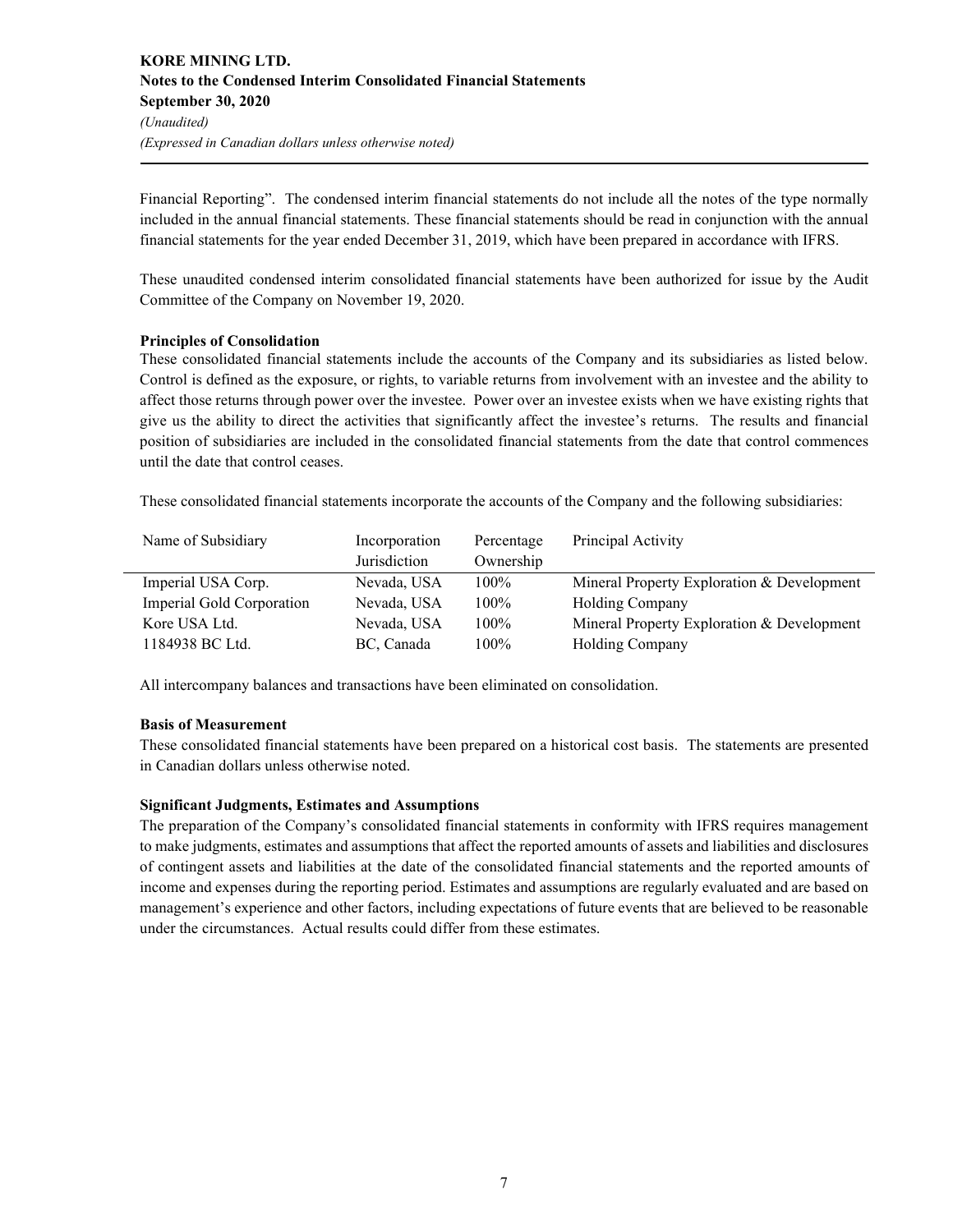## **3. BASIS OF PRESENTATION (cont'd…)**

#### *Critical Judgments*

The preparation of these consolidated financial statements requires the Company to make judgments regarding the going concern of the Company as discussed in Note 2.

The Company is also required to make significant judgments on the ongoing feasibility of exploration and evaluation assets, and whether there are indicators that the right to explore the specific area has expired or will be allowed to expire, that further exploration and evaluation plans have changed, or whether development of a specific area is unlikely to recover existing exploration and evaluation costs. If any of these indicators are present, management would need to assess whether the exploration and evaluation property is impaired.

#### *Significant Estimates*

The determination of the Company's tax expense for the period and deferred tax assets and liabilities involves significant estimation and judgement by management. In determining these amounts, management interprets tax legislation in Canada and the US and makes estimates of the expected timing of the reversal of deferred tax assets and liabilities, the deferral and deductibility of certain items and the interpretation of the treatment for tax purposes for exploration and development activities. The Company is subject to assessment by Canadian and US tax authorities, which may interpret legislation differently which may affect the final amount or timing of the payment of taxes. The Company provides for such differences where known based on management's best estimate of the probable outcome of these matters.

#### **Recently adopted accounting policies**

#### *Flow-through shares*

The Company will from time to time, issue flow-through common shares to finance certain portion of its exploration program. Pursuant to the terms of the flow-through share agreements, these shares transfer the tax deductibility of qualifying resource expenditures to investors. On issuance, the Company bifurcates the flow-through share into i) a flow-through premium, equal to the estimated premium, if any, investors pay for the flow-through feature, which is recognized as a liability, and ii) share capital. Where the flow-through common share is issued as part of a unit, the value is first allocated between the unit and the flow-through premium, and then bifurcated between the common share and the warrant on a residual value basis. As qualified expenses are incurred the Company relieves the liability and recognizes the premium in profit or loss as other income. The Company may also be subject to a Part XII.6 tax on flow-through proceeds, renounced under the look-back rule, in accordance with Government of Canada flow-through regulations. When applicable, this tax is accrued as a financial expense until paid.

#### *Equipment*

Property and equipment assets are stated at cost less accumulated depreciation and accumulated impairment losses. The cost of an item consists of the purchase price plus any costs directly attributable to bringing the asset to the location and condition necessary for its intended use. Depreciation is recorded at the following rates: Vehicles 5 years straight line basis, Machinery and equipment 3-5 years straight line basis, and office leases 3 years straight line basis, being the term of the lease. An item of property and equipment is derecognized upon disposal or when no future economic benefits are expected to arise from the continued use of the asset. Any gain or loss arising on disposal of the asset, determined as the difference between the net disposal proceeds and the carrying amount of the asset, is recognized in profit or loss.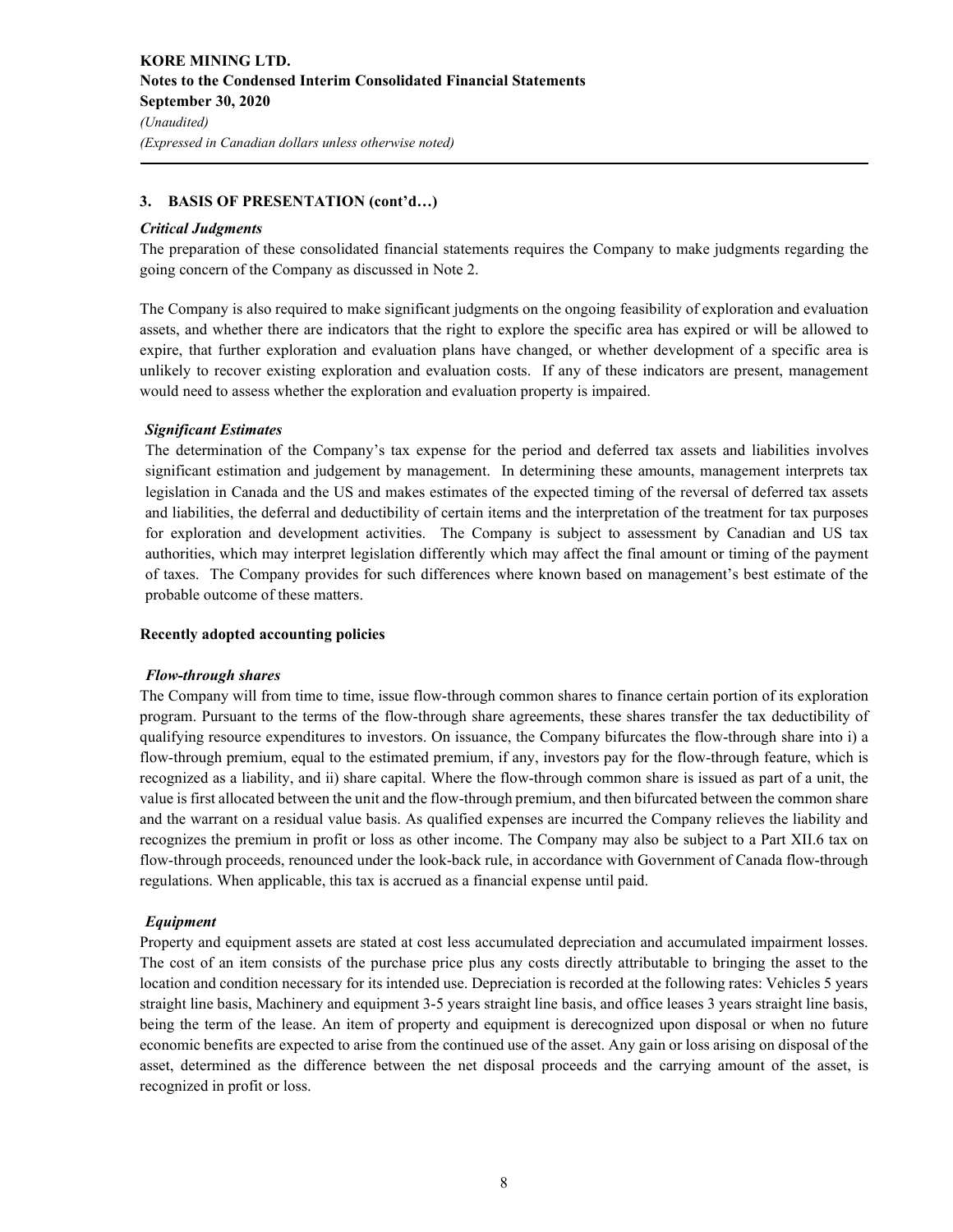#### *(Expressed in Canadian dollars unless otherwise noted)*

#### **3. BASIS OF PRESENTATION (cont'd…)**

#### *Leases*

A contract is or contains a lease when the contract conveys a right to control the use of an identified asset for a period of time in exchange for consideration. The Company recognizes a right-of-use asset and lease liability at the lease commencement date. The right-of-use asset is initially measured at cost, and subsequently at cost less any accumulated depreciation and impairment losses, and adjusted for certain remeasurements of the lease liability. The cost of the right-of-use asset includes the amount of the initial measurement of the lease liability, any lease payments made at or before the commencement date, less any lease incentives received, any initial direct costs; and if applicable, an estimate of costs to be incurred by the Company in dismantling and removing the underlying asset, restoring the site on which it is located or restoring the underlying asset to the condition required by the terms and conditions of the lease. The carrying amount of the right-of-use asset is depreciated on a straight-line basis over the life of the lease, which has a term of 3 years to August 2023. The lease liability is initially measured at the present value of the lease payments that are not paid at the commencement date, discounted using the interest rate implicit in the lease or, if that rate cannot be readily determined, the Company's incremental borrowing rate, which is estimated at 15%. The incremental borrowing rate reflects the rate of interest that the lessee would have to pay to borrow the funds necessary to obtain an asset of similar value in a similar economic environment with similar terms and conditions. Generally, the Company uses its incremental borrowing rate as the discount rate. The lease liability is subsequently increased by the interest cost on the lease liability and decreased by lease payments made. It is remeasured when there is a change in future lease payments arising from a change in an index or rate, a change in the estimate of the amount expected to be payable under a residual value guarantee, or, as appropriate, changes in the assessment of whether a purchase or extension option is reasonably certain to be exercised or a termination option is reasonably certain not to be exercised.

The Company does not recognize right-of-use assets and lease liabilities for leases of low-value assets and leases with lease terms that are less than 12 months. Lease payments associated with these leases are instead recognized as an expense over the lease term on either a straight-line basis, or another systematic basis if more representative of the pattern of benefit.

The Company has applied judgment to determine the lease term for some lease contracts in which it is a lessee that include renewal options. The assessment of whether the Company is reasonably certain to exercise such options impacts the lease term, which significantly affects the amount of lease liabilities and right-of-use assets recognized.

Right-of-use assets are presented in the same line item as property and equipment on the statement of financial position as it presents underlying assets of the same nature owned by the Company.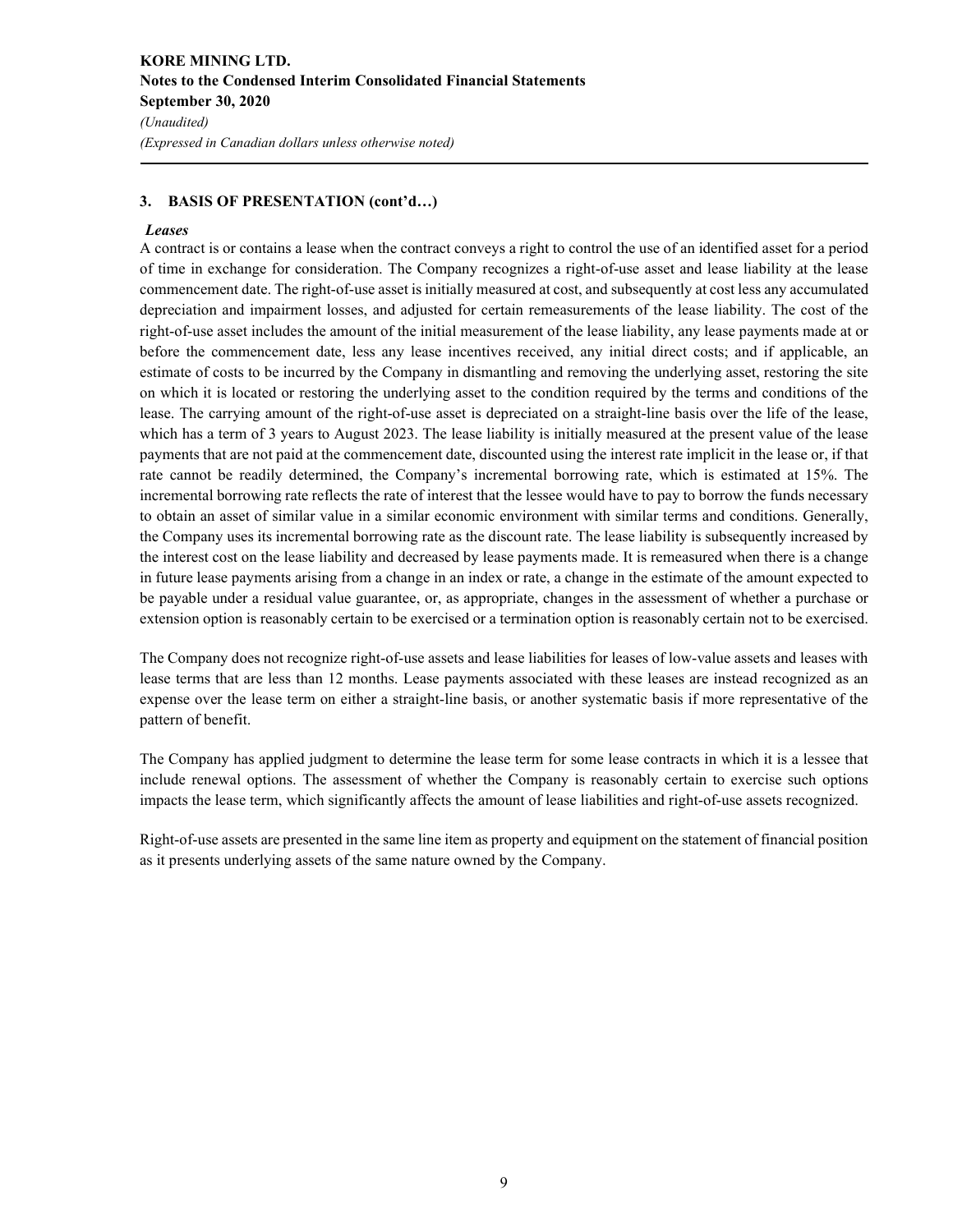## **4. CAPITALIZED ASSETS**

|                                    | <b>Right of Use - Office</b> |                          |   |                |  |         |  |         |  |
|------------------------------------|------------------------------|--------------------------|---|----------------|--|---------|--|---------|--|
| Cost:                              |                              | Equipment                |   | Vehicles       |  | Lease   |  | Total   |  |
| <b>Balance, December 31, 2019</b>  |                              | $\overline{\phantom{a}}$ |   | $\blacksquare$ |  | -       |  |         |  |
| Additions                          |                              | 4.500                    |   | 60.707         |  | 120,942 |  | 186,149 |  |
| Foreign exchange                   |                              | $\overline{\phantom{a}}$ |   | 45             |  | 432     |  | 477     |  |
| <b>Balance, September 30, 2020</b> |                              | 4.500                    | S | 60.752         |  | 121,374 |  | 186,626 |  |

|                                    | <b>Right of Use - Office</b> |                          |          |        |  |                          |              |         |  |  |
|------------------------------------|------------------------------|--------------------------|----------|--------|--|--------------------------|--------------|---------|--|--|
| <b>Accumulated depreciation:</b>   | Equipment                    |                          | Vehicles |        |  | Lease                    | <b>Total</b> |         |  |  |
| <b>Balance, December 31, 2019</b>  |                              | $\overline{\phantom{a}}$ |          | $\,$   |  | $\overline{\phantom{a}}$ |              |         |  |  |
| <b>Additions</b>                   |                              | 563                      |          | 7.588  |  | 3.336                    |              | 11,487  |  |  |
| <b>Balance, September 30, 2020</b> | ¢                            | 563                      | S        | 7.588  |  | 3.336                    | S            | 11,487  |  |  |
| Net book value:                    |                              |                          |          |        |  |                          |              |         |  |  |
| <b>Balance, September 30, 2020</b> |                              | 3.937                    |          | 53,164 |  | 118,038                  |              | 175,139 |  |  |

## **5. MINERAL PROPERTIES**

The ending balance and summary of the changes to mineral properties (where applicable) for the nine months ended September 30, 2020 is as follows:

|                                    | <b>Long Valley</b> |    | <b>Imperial</b> |    | <b>FG Gold</b> |   | <b>Gold Creek</b>        |    |              |
|------------------------------------|--------------------|----|-----------------|----|----------------|---|--------------------------|----|--------------|
|                                    | <b>USA</b>         |    | <b>USA</b>      |    | Canada         |   | Canada                   |    | <b>Total</b> |
| Balance, December 31, 2018         | 527,374            |    | 216,675         |    | 370,607        | S | 498.136                  |    | 1,612,792    |
| Royalty sale                       | -                  |    | (207,966)       |    | -              |   | $\overline{\phantom{a}}$ |    | (207,966)    |
| Foreign exchange adjustment        | (23, 103)          |    | (8,709)         |    |                |   | $\overline{\phantom{a}}$ |    | (31, 812)    |
| Balance, December 31, 2019         | 504,271            |    |                 |    | 370,607        |   | 498,136                  |    | 1,373,014    |
| <b>Additions</b>                   | -                  |    | 1,412,700       |    | 134,227        |   | $\blacksquare$           |    | 1,546,927    |
| Foreign exchange adjustment        | 11.088             |    | (81,749)        |    | -              |   | $\overline{\phantom{a}}$ |    | (70,661)     |
| <b>Balance, September 30, 2020</b> | 515,359<br>\$      | S. | 1.330.951       | -8 | 504,834        | S | 498.136                  | -S | 2,849,280    |

# **Acquisition of Imperial Project**

In March 2017, the Company purchased Imperial USA Corp. which owns the Imperial project located in California. In settlement of the purchase price, the Company paid US\$150,000. The remaining payments under the agreement comprise US\$1,000,000 payable upon the announcement of a revised Preliminary Economic Assessment ("PEA") or similar report and US\$1,000,000 payable 30 days after the date that gold is poured from ore mined from the related properties. In April 2020, the Company announced the PEA results which triggered the obligation of US\$1,000,000 (\$1,412,700), which was paid in July 2020. The Company issued a 1% net smelter return royalty ("NSR") on the property in connection with this acquisition. The vendor has the option to receive shares in the Company in settlement of the remaining payments up to achieving a maximum 4.9% ownership interest in the Company, above which level further share consideration is at the option of the Company.

In addition, under the agreement, the Company has committed to incur US\$5 million in exploration and development expenditures on the Imperial Project on or before March 2022, the fifth anniversary of the date of the Imperial Purchase Agreement, of which US\$2,717,643 (\$3,573,837) has been incurred as of September 30, 2020. In the event that the Company does not incur these expenditures within this timeframe, the Company must then pay US\$1,000,000 to the vendor.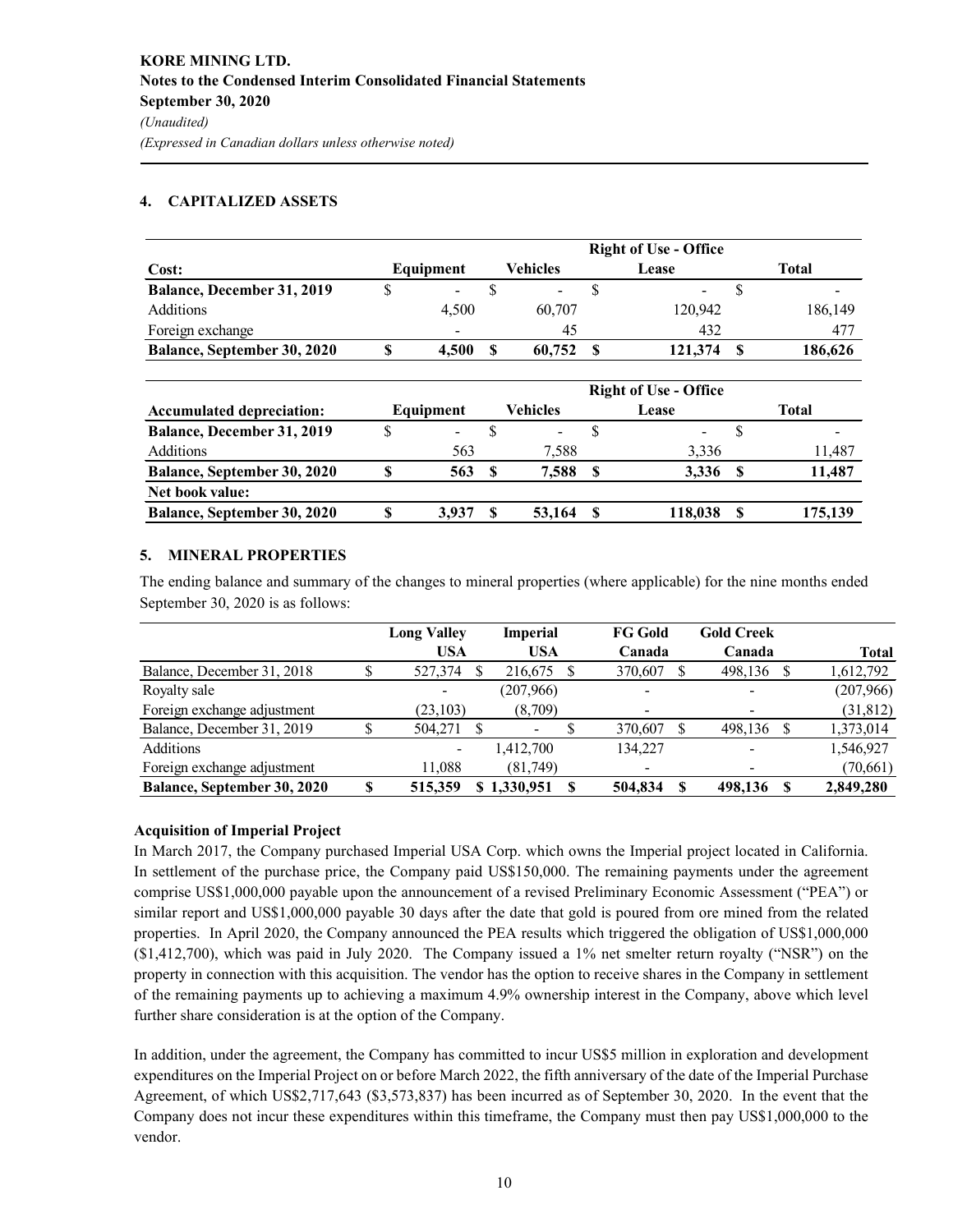## **5. MINERAL PROPERTIES (cont'd…)**

#### **Acquisition of Imperial Project (cont'd)**

In May 2019, the Company received an investment by Macquarie Bank Ltd and its affiliates (collectively, "Macquarie") of \$4,000,000. As part of the investment by Macquarie, Macquarie subscribed for 6,000,000 common shares and acquired a 1% NSR royalty (the "Macquarie Royalty") on the Imperial Project for a total cost of \$4,000,000. The agreement provides for certain rights for Macquarie to provide project development financing, rights of refusal and offer on additional royalty issuances and sales, and prescribes the proceeds to be used primarily to advance permitting of the Imperial Project. The Company incurred costs of \$151,255 in connection with this royalty sale. The net proceeds of \$2,348,745 from the royalty portion of the investment were applied first to amounts capitalized in connection with the Imperial project of \$207,966, and the remainder being \$2,140,749 was recorded as a gain on sale of royalty interest.

## **Acquisition of Long Valley Project**

In March 2017, the Company purchased certain mining claims in the Long Valley area of California with an upfront payment of US\$350,000 to the vendor. The remaining payments under the agreement comprise US\$500,000 due 30 days after commencement of commercial production and US\$500,000 payable on the 12 month anniversary of the commencement of commercial production. A US\$25,000 deposit was paid to the vendor prior to execution of the purchase agreement, which will be applied to the final payment, unless forfeited in the event the agreement is terminated. The vendor has the option to receive shares in the Company in settlement of the remaining payments.

The vendor retained a net smelter return royalty on the claims ("the Seller NSR"). The Seller NSR provides for a royalty of 0.5% when the price of gold is under US\$1,400/oz, 1.0% when the price of gold is between US\$1,401 to US\$1,600/oz and 2.0% when the price of gold is above US\$1,600/oz. The Company has the option to purchase back 1% of the royalty when the price of gold is above US\$1,600/oz for US\$2 million if purchased prior to the announcement of a feasibility study or for US\$4 million if repurchased prior to commencement of commercial production. In addition, there is a further 1% NSR payable to another third party.

## **Acquisition of FG Gold Project**

The Company holds a 100% interest in certain claims comprising the FG Gold project located in the Cariboo Mining Division, British Columbia, Canada. The project is subject to a 3% NSR which becomes payable after the capital required to bring the property into commercial production is recovered from production. The NSR is limited to a maximum of \$2,600,000 with an allowance for the change in the Consumer Price Index from September 1989 to the date the royalty becomes payable.

During the nine months ended September 30, 2020, the Company entered into certain mineral property agreements, including certain option agreements to acquire nearby and contiguous properties, as well as staking significant additional claims, making cash payments in the current period of \$134,227. The option agreements collectively have annual payments of \$87,500 payable in 2021 up to \$150,000 in 2025, for total payments (inclusive of 2020 payments made) of \$652,500. In addition, one option agreement provides for the issuance of shares with a fair market value at the time of issuance of \$25,000 in 2021 increasing to \$160,000 in 2025, for total share consideration of \$410,000 and one option agreement also requires annual expenditures of \$35,000 in 2021 and an additional \$40,000 in 2022. These agreements also impose a 1%-2% NSR, of which a portion can be repurchased in certain cases, and one agreement requires a bonus payment of \$1.50 per ounce identified as inferred, indicated or measured in a 43-101 report on the specific claims in the agreement.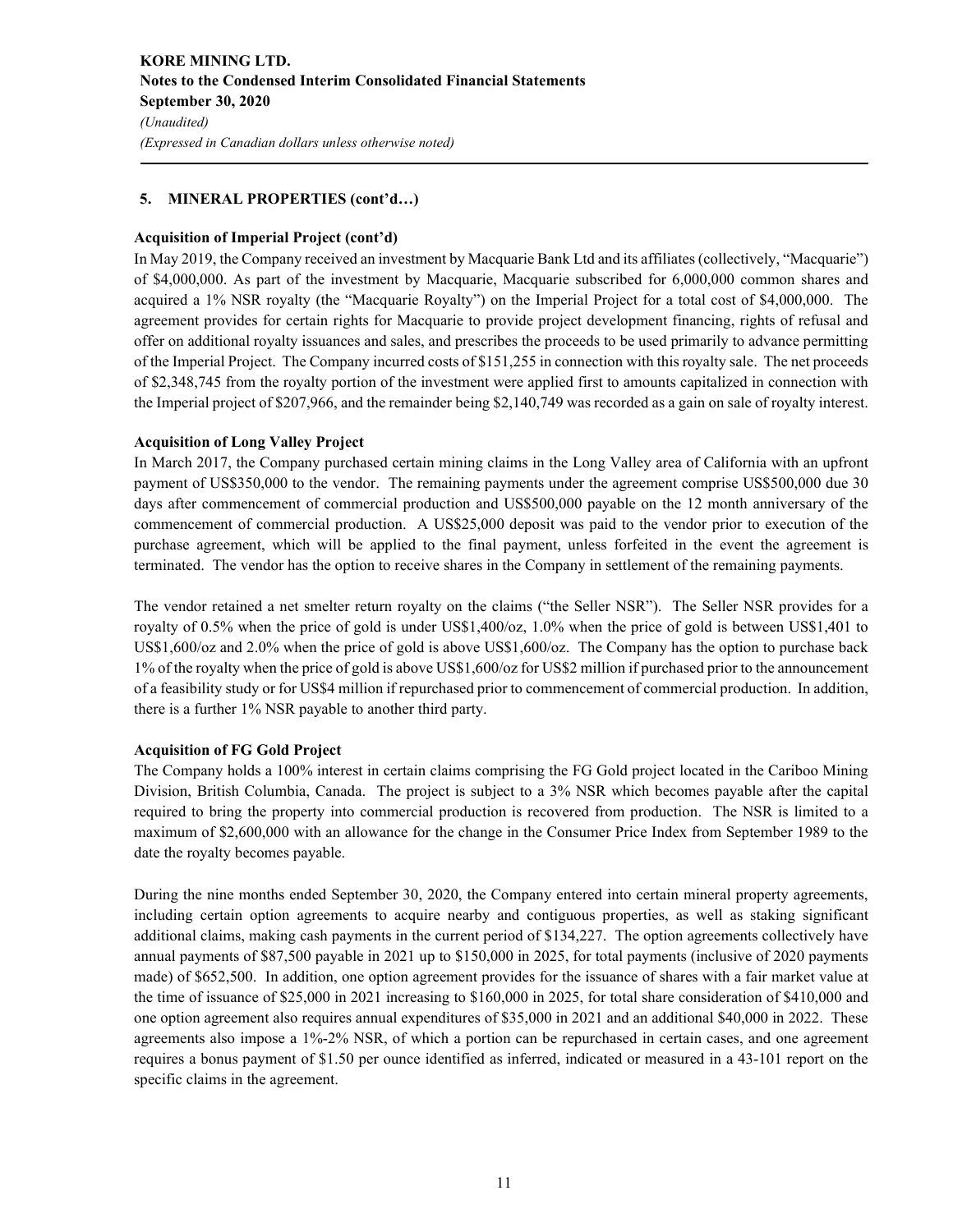# **5. MINERAL PROPERTIES (cont'd…)**

#### **Acquisition of Gold Creek Project**

The Company holds a 100% interest in the Gold Creek project, located in the Cariboo Mining Division, British Columbia, Canada. The project is subject to a 1% NSR of which the Company may purchase 50% (being 0.5%) for \$1,000,000.

## **Acquisition of White Gold Project**

The Company holds a 100% interest in the White Gold Project, located in Yukon, Canada. The property is subject to annual work commitments of \$187,500 in each of 2020, 2021 and 2022.

## **Exploration & Evaluation Expenses**

Details of the exploration and evaluation expenses incurred are as follows:

|                                          | For the nine       | For the nine months |
|------------------------------------------|--------------------|---------------------|
|                                          | months ended       | ended               |
|                                          |                    |                     |
|                                          | September 30, 2020 | September 30, 2019  |
|                                          |                    |                     |
| Assay and sampling                       | \$<br>124,818 \$   | 8,530               |
| Claim maintenance                        | 405,308            | 716,547             |
| Community consultation                   | 51,507             | 2,450               |
| Consulting                               | 118,593            |                     |
| Drilling                                 | 1,068,825          | 3,200               |
| Engineering, metallurgy and geotechnical | 440,671            | 109,977             |
| Environmental studies                    | 61,302             |                     |
| Geographic information system            | 5,281              | 12,981              |
| Geological & project support             | 513,558            |                     |
| Geophysics                               | 256,564            |                     |
| Property taxes                           | 4,875              | 16,580              |
| Permitting                               |                    | 14,359              |
| Travel, logistics & camp costs           | 228,308            | 82,365              |
| <b>BC METC recovery</b>                  | (7,978)            |                     |
|                                          | \$<br>3,271,632 \$ | 966,989             |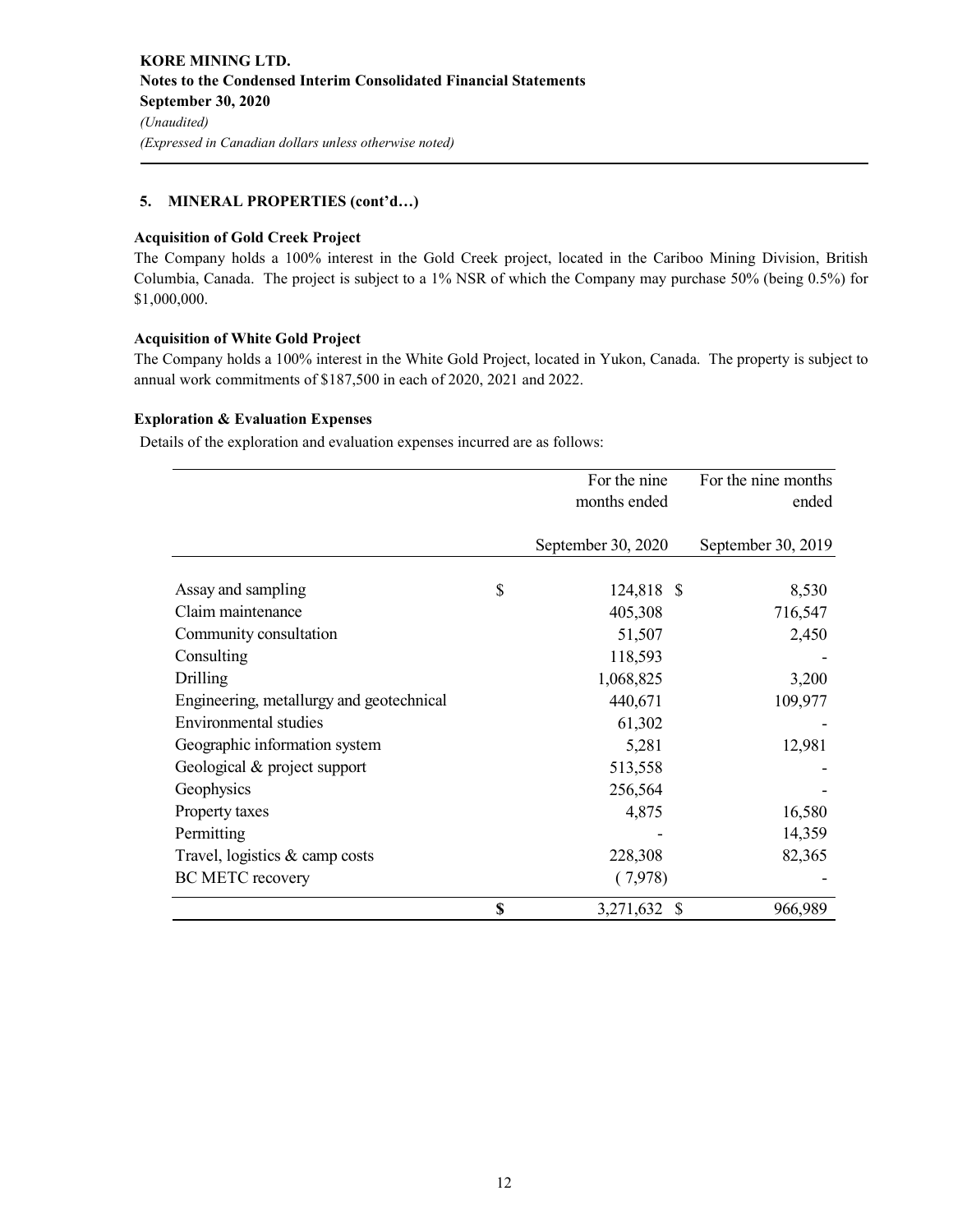# **6. LEASE LIABILITY**

| Balance, December 31, 2019         |           |
|------------------------------------|-----------|
| New lease liability                | 120,856   |
| Lease payments                     | (4,190)   |
| Interest expense                   | 1,511     |
| Foreign exchange                   | 84        |
| <b>Balance, September 30, 2020</b> | \$118,261 |

Effective September 30, 2020, the Company entered into an office lease in Imperial County, California with a monthly payment of US\$3,150 for a period of three years. The Company capitalized this lease in accordance with its accounting policy and recognized a corresponding right of use asset in capitalized assets. The Company considers the long term portion of the liability to be immaterial.

# **7. FLOW THROUGH LIABILITY**

A flow-through premium liability of \$500,000 was allocated to the flow-through obligation in connection with the Company's July 2020 private placement of 1,000,000 FT Units for gross proceeds of \$1,500,000. As at September 30, 2020, the Company has incurred flow through expenditures of \$844,692 towards its obligation to incur a total of \$1,500,000. Accordingly, a pro-rata portion of the flow through premium liability of \$281,564 has been amortized into profit and loss as other income.

# **8. SHARE CAPITAL**

## **Authorized**

Unlimited number of common shares with no par value.

During the nine months ended September 30, 2020, the Company:

- Issued 6,666,666 common shares at a price of \$0.45 per common share for gross proceeds of \$3,000,000 pursuant to a private placement. The Company incurred cash share issuance costs of \$100,787 in connection with this financing.
- Issued 1,133,332 shares for proceeds of \$266,666 pursuant to the exercise of options; the Company reallocated \$103,784 of share based compensation reserve to share capital in connection with the exercise of these options.
- Issued 2,416,368 shares for cash proceeds of \$1,739,434 pursuant to the exercise of warrants; the Company reallocated \$553,964 of warrant reserve and \$15,463 of share based compensation reserve to share capital in connection with the exercise of these warrants.
- Issued 6,000,000 units at a price of \$1.00 per unit ("Unit") pursuant to a private placement. Each unit consists of one share and one half share purchase warrant, where each whole warrant entitles the holder to acquire an additional share of the Company at a price of \$1.50 for a period of 24 months. The Company allocated \$951,442 to the warrants using the relative fair value method, where the fair value of the warrants was determined using Black Scholes with the following assumptions: interest rate of 0.31%, volatility of 75%, expected life of 2 years and a dividend yield of 0%. The Company incurred cash issuance costs of \$426,502 which was allocated on the same pro-rata allocation as the proceeds with \$358,870 allocated to shares and \$67,632 to warrants.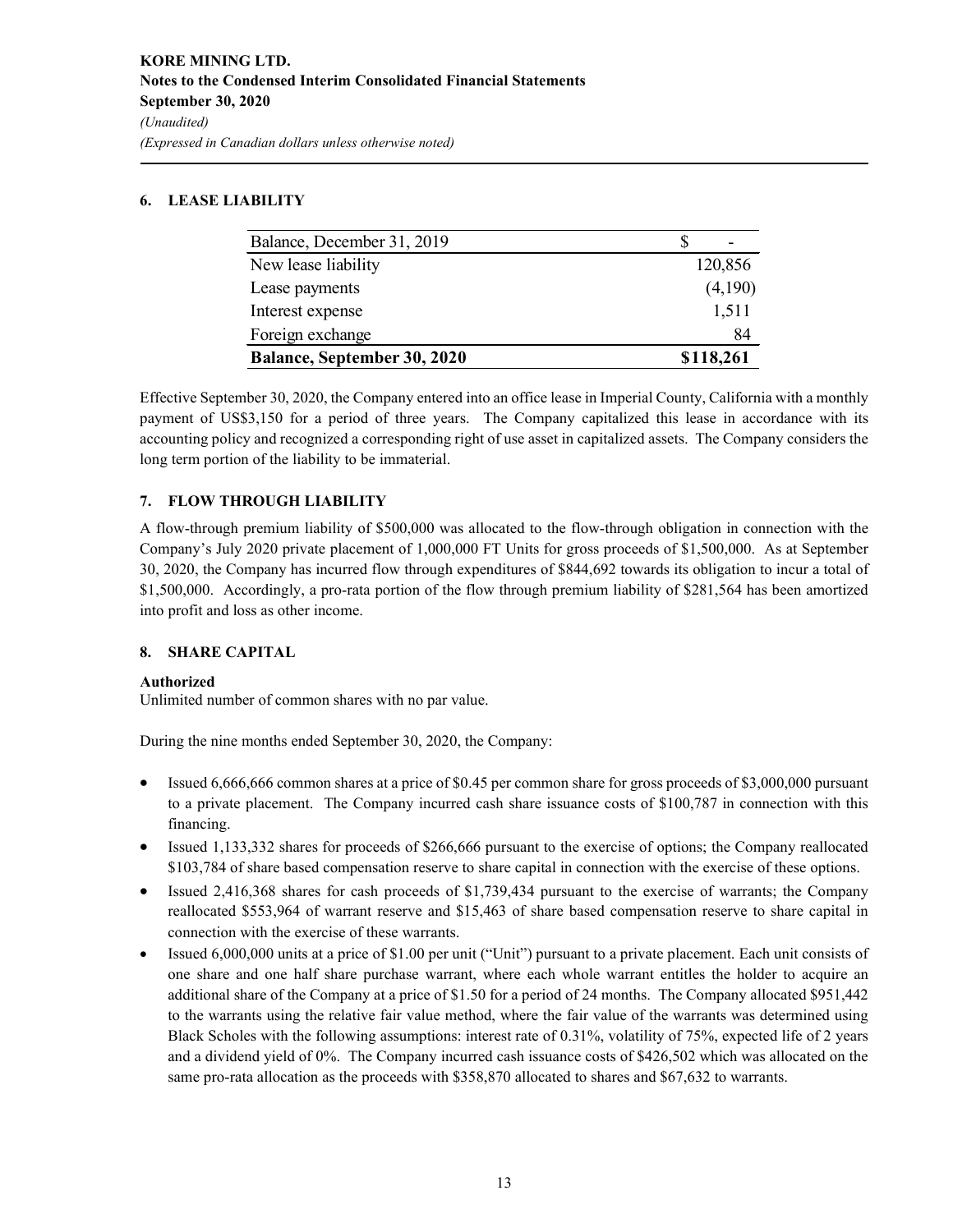#### **8. SHARE CAPITAL (cont'd…)**

• Issued 1,000,000 flow through units at a price of \$1.50 per flow through unit ("FT Unit") pursuant to a private placement. Each FT Unit consists of one flow through share and one-half share purchase warrant, where each whole warrant entitles the holder to acquire an additional share of the Company at a price of \$1.50 for a period of 24 months. The Company allocated \$500,000 as the flow through premium and recorded this as its flow through liability. The Company then allocated \$158,574 to the warrants using the relative fair value method, where the fair value of the warrants was determined using Black Scholes with the following assumptions: interest rate of 0.31%, volatility of 75%, expected life of 2 years and a dividend yield of 0%.

#### **Stock Options**

Pursuant to a stock option plan (the "Option Plan") for directors, officers, employees and consultants, the Company may reserve a maximum of 10% of the issued and outstanding listed common shares, with the exercise price to be determined on the date of issuance of the options. The term of options granted under the plan may not exceed five years and such options vest at terms to be determined by the board of directors at the time of the grant, but the exercise price shall not be less than the price determined by the policies of the stock exchange on which the Company's common shares are then listed.

|                                         |                   | Weighted average exercise |
|-----------------------------------------|-------------------|---------------------------|
|                                         | Number of options | price                     |
| Outstanding options, December 31, 2018  | 1,935,000<br>-S   | 0.58                      |
| Granted                                 | 6,250,000         | 0.21                      |
| Expired                                 | (385,000)         | 0.88                      |
| Outstanding options, December 31, 2019  | 7,800,000         | 0.27                      |
| Granted                                 | 1,500,000         | 0.79                      |
| Exercised                               | (1, 133, 332)     | 0.24                      |
| Outstanding options, September 30, 2020 | 8,166,668<br>-S   | 0.37                      |

A summary of stock option activity for the nine months ended September 30, 2020 is as follows:

As at September 30, 2020 the following stock options were outstanding:

|                    | <b>Number of options</b> | <b>Number of options</b> | <b>Exercise price</b> |
|--------------------|--------------------------|--------------------------|-----------------------|
| <b>Expiry date</b> | outstanding              | exercisable              | \$                    |
| November 1, 2023   | 1,250,000                | 1,250,000                | 0.50                  |
| January 13, 2024   | 2,166,668                | 1,444,446                | 0.14                  |
| May 9, 2024        | 150,000                  | 150,000                  | 0.25                  |
| July 3, 2024       | 2,600,000                | 1,500,000                | 0.27                  |
| October 18, 2024   | 500,000                  | 500,000                  | 0.29                  |
| April 27, 2025     | 1,000,000                | 316,667                  | 0.435                 |
| September 3, 2025  | 500,000                  | 33,333                   | 1.50                  |
|                    | 8,166,668                | 5,194,446                |                       |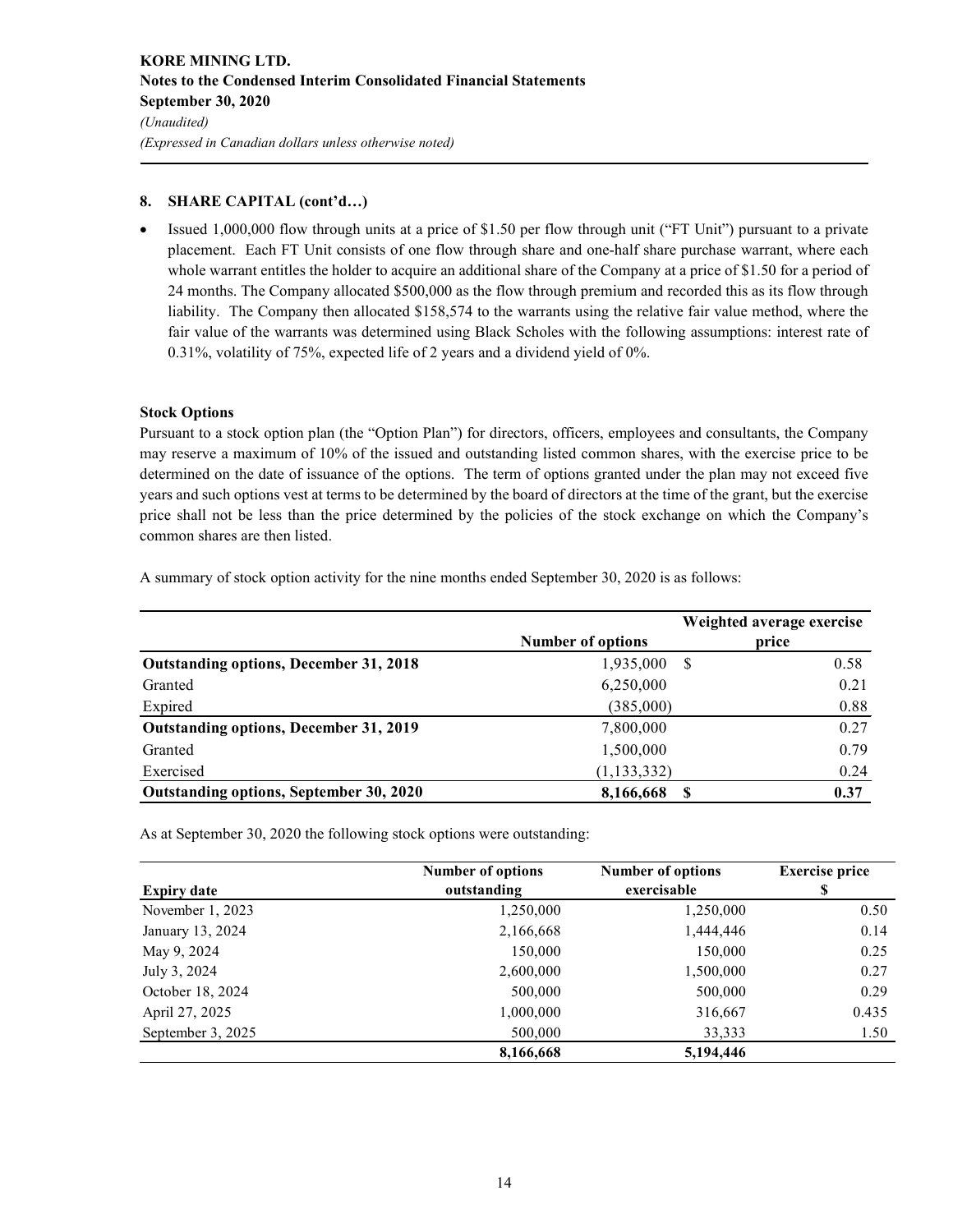## **8. SHARE CAPITAL (cont'd…)**

#### **Warrants**

A summary of warrant activity for the nine months ended September 30, 2020:

|                                                |                           | Weighted average exercise |  |  |  |
|------------------------------------------------|---------------------------|---------------------------|--|--|--|
|                                                | <b>Number of warrants</b> | price                     |  |  |  |
| <b>Outstanding warrants, December 31, 2018</b> | 2,966,605 \$              | 0.83                      |  |  |  |
| Expired                                        | (337,105)                 | 1.50                      |  |  |  |
| <b>Outstanding warrants, December 31, 2019</b> | 2,629,500                 | 0.75<br>- S               |  |  |  |
| Issued                                         | 3,500,000                 | 1.50                      |  |  |  |
| Exercised                                      | (2,416,368)               | 0.72                      |  |  |  |
| Expired                                        | (196, 500)                | 1.06                      |  |  |  |
| Outstanding warrants, September 30, 2020       | 3,516,632                 | 1.50                      |  |  |  |

As at September 30, 2020, the following warrants were outstanding:

|                    | <b>Number of warrants</b> | <b>Exercise price</b> |  |  |
|--------------------|---------------------------|-----------------------|--|--|
| <b>Expiry date</b> | outstanding               | S                     |  |  |
| October 30, 2020   | 16,632                    | 0.50                  |  |  |
| July 22, 2022      | 3,000,000                 | 1.50                  |  |  |
| July 28, 2022      | 500,000                   | 1.50                  |  |  |
|                    | 3,516,632                 |                       |  |  |

\*\* The Company had warrants with an original expiry date of October 21, 2020 and were subject to an acceleration clause where the closing price of the shares trades above \$1.00 for ten consecutive trading days; this acceleration clause was triggered during the nine months ended September 30, 2020 and the Company announced the new, accelerated expiry date of August 12, 2020.

## **Share-Based Compensation**

During the nine months ended September 30, 2020, the Company granted 1,500,000 stock options to officers, employees and consultants. The fair value of the stock options granted was \$649,685 or \$0.43 per option was determined using the Black Scholes option valuation model and \$200,762 was recognized as share-based payments expense in relation to the vesting of 2020 options for the nine months ended September 30, 2020. In addition, the Company recorded additional share-based payments expense of \$127,460 (2019 - \$461,060) in connection with the vesting of options granted during the year ended December 31, 2019.

Share-based payments expense was determined using the following weighted average assumptions:

|                         | <b>September 30, 2020</b> | <b>September 30, 2019</b> |  |  |
|-------------------------|---------------------------|---------------------------|--|--|
| Risk free interest rate | $0.4\%$                   | $1.7\%$                   |  |  |
| Expected life           | 4.1                       | 4.0                       |  |  |
| Annualized volatility   | 75%                       | 75%                       |  |  |
| Dividend rate           | $0\%$                     | $0\%$                     |  |  |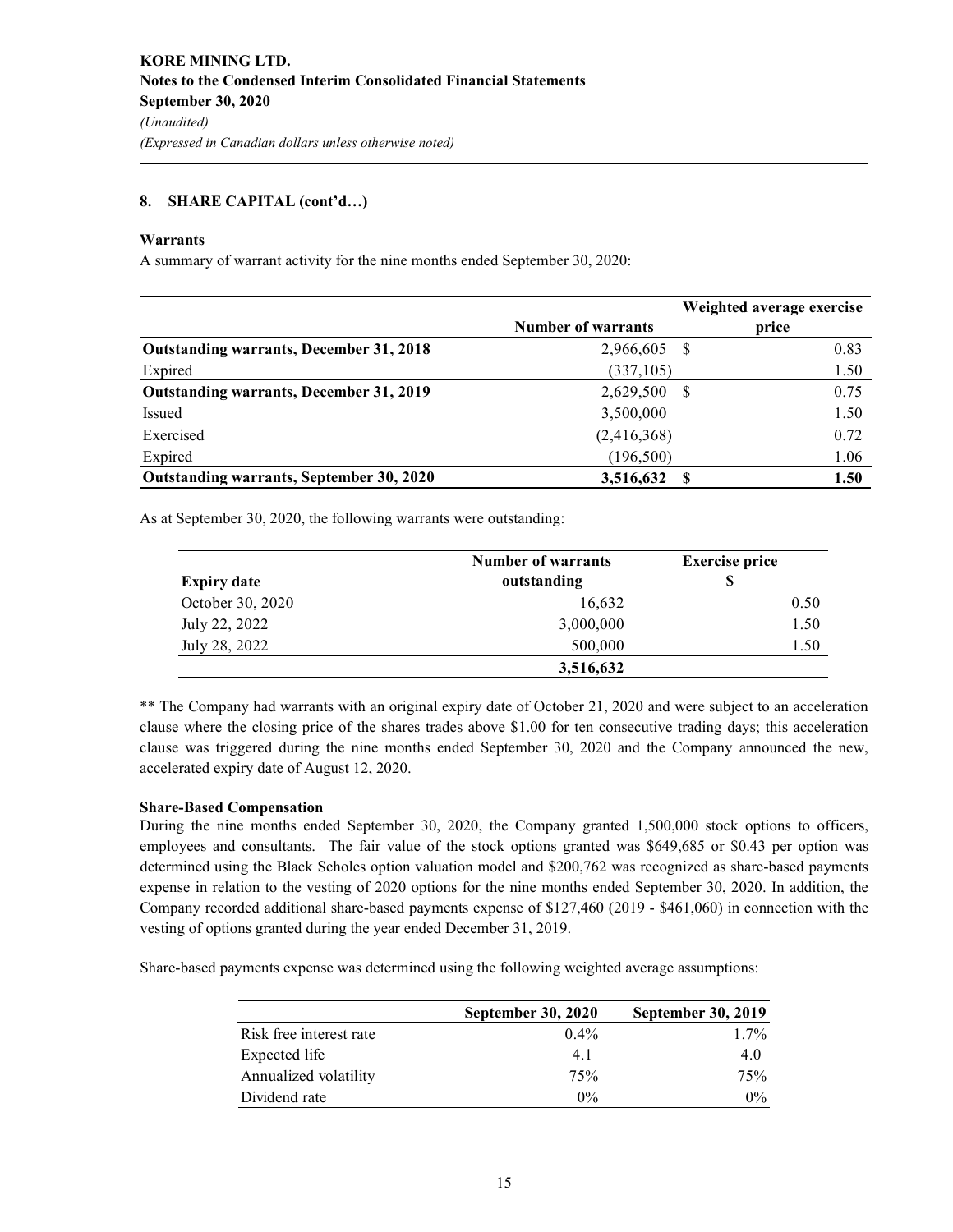## **9. RELATED PARTY TRANSACTIONS AND BALANCES**

#### **Related Party Transactions**

During the nine months ended September 30, 2020, the related party transactions (excluding key management compensation) were as follows:

a) A company owned by a relative of a director provided marketing consulting services of \$nil (2019 - \$28,250) for the nine months ended September 30, 2020.

b) Amounts owing to related parties are unsecured, non-interest bearing and due on demand. As at September 30, 2020, \$44,275 (2019 - \$79,874) is due to related parties.

#### **Key Management Compensation**

Key management are those personnel having the authority and responsibility for planning, directing and controlling the Company and include the Chairman, President & Chief Executive Officer, Chief Financial Officer, Chief Operating Officer and Directors. For the nine months ended September 30, 2020, total key management compensation was \$778,288 (2019 - \$854,660), which includes management fees and salaries of \$552,377 (2019 - \$428,500) and share-based compensation of \$225,911 (2019 - \$426,160).

#### **10. MANAGEMENT OF CAPITAL**

The Company defines capital that it manages as equity.

The Company's objective when managing capital is to maintain corporate and administrative functions necessary to support the Company's operations; to perform mineral exploration activities on the Company's exploration projects; and to seek out and acquire new projects of merit.

The Company manages its capital structure in a manner that is intended to provide sufficient funding for operational and capital expenditure activities. Funds are secured, when necessary, through debt funding or equity capital raised by means of private placements. There can be no assurances that the Company will be able to obtain debt or equity capital in the future. (See Note 2).

The Company does not pay dividends and has no long-term debt or bank credit facility. The Company is not subject to any externally imposed capital requirements. There have not been any changes to the Company's capital management policy during the period.

## **11. RISK MANAGEMENT**

#### **Financial Risk Management**

The Company may be exposed to risks of varying degrees of significance which could affect its ability to achieve its strategic objectives. The main objectives of the Company's risk management processes are to ensure that risks are properly identified and that the capital base is adequate in relation to those risks. The principal risks to which the Company is exposed are described below.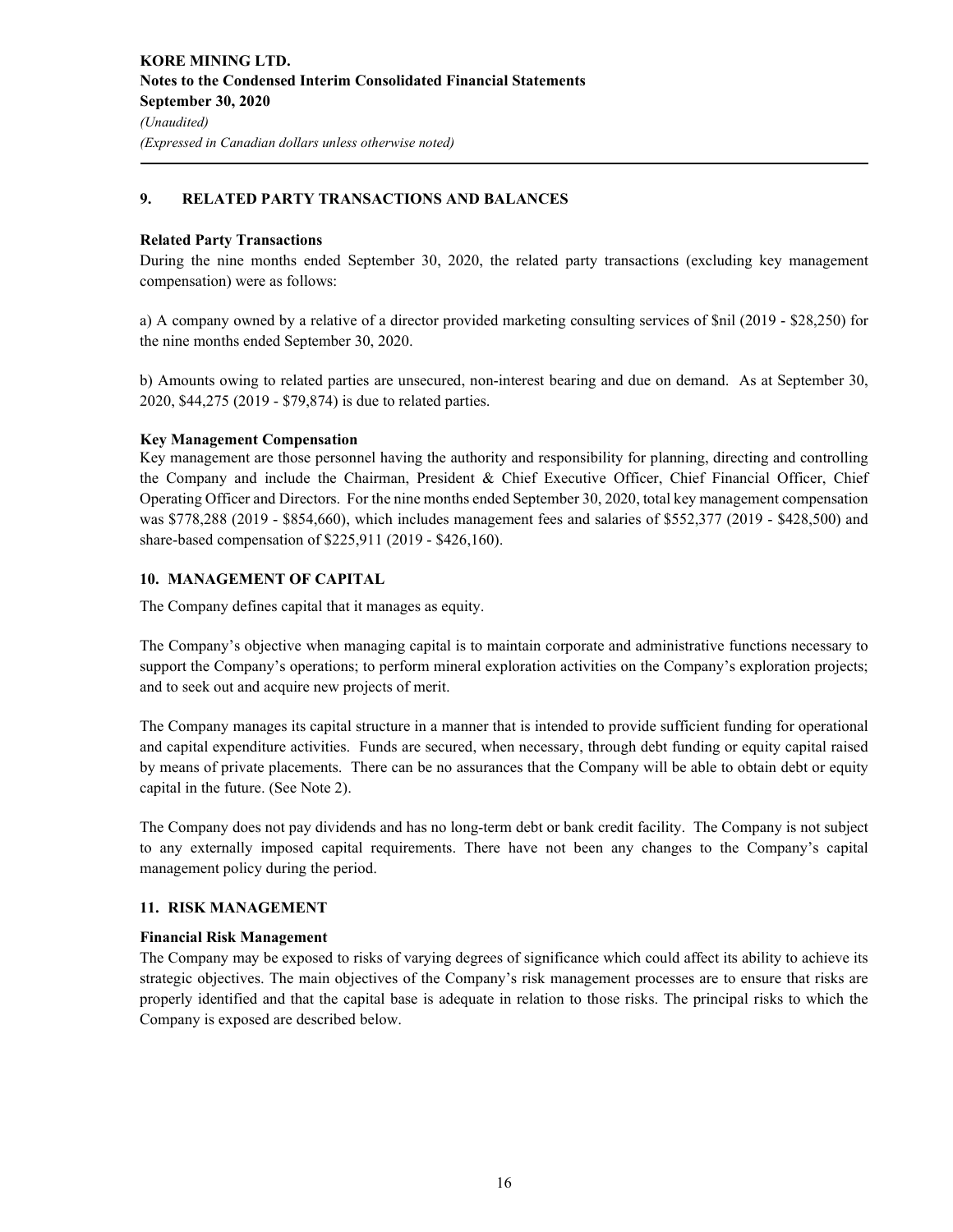## **11. RISK MANAGEMENT (cont'd…)**

#### **a. Credit Risk**

Credit risk is the risk of potential loss to the Company if a counterparty to a financial instrument fails to meet its contractual obligations. The Company's credit risk is primarily attributable to its cash.

The Company has assessed its exposure to credit risk on its cash and has determined that such risk is minimal. The majority of the Company's cash is held with reputable financial institutions in Canada.

## **b. Liquidity Risk**

Liquidity risk is the risk that the Company is not able to meet its financial obligations as they fall due. As at September 30, 2020, the Company had working capital of \$7,299,265 and it does not have any long term monetary liabilities. The Company's approach to managing liquidity risk is to ensure that it will have sufficient liquidity to meet liabilities when they fall due. As at September 30, 2020, the Company had cash of \$8,477,821 to settle current liabilities of \$996,369. The Company's financial liabilities have contractual maturities of 30 days or are due on demand and are subject to normal trade terms. See Note 2.

#### **c. Interest Rate Risk**

Interest rate risk is the risk arising from the effect of changes in prevailing interest rates on the Company's financial instruments. The Company holds its cash and cash equivalents on which it earns variable rates of interest, and may therefore be subject to a certain amount of risk, though this risk is considered by management to be immaterial.

## **d. Foreign Currency Risk**

Foreign currency risk is the risk that the fair value of, or future cash flows from, the Company's financial instruments will fluctuate because of changes in foreign exchange rates. The Company maintains its cash reserves in Canadian and United States dollars. The portion of the Company's funds held in US dollars are subject to fluctuations in foreign exchange rates.

At September 30, 2020, the Company has certain monetary items denominated in United States dollars. Based on these net exposures, a 10% appreciation or depreciation of the Canadian dollar against the United States dollar would result in an increase or decrease of \$44,251 in the Company's net loss.

#### **Fair Values**

The carrying values of cash, deposits and other receivables and trade and other accounts payable approximate fair values due to their short-term to maturity nature or the ability to readily convert to cash.